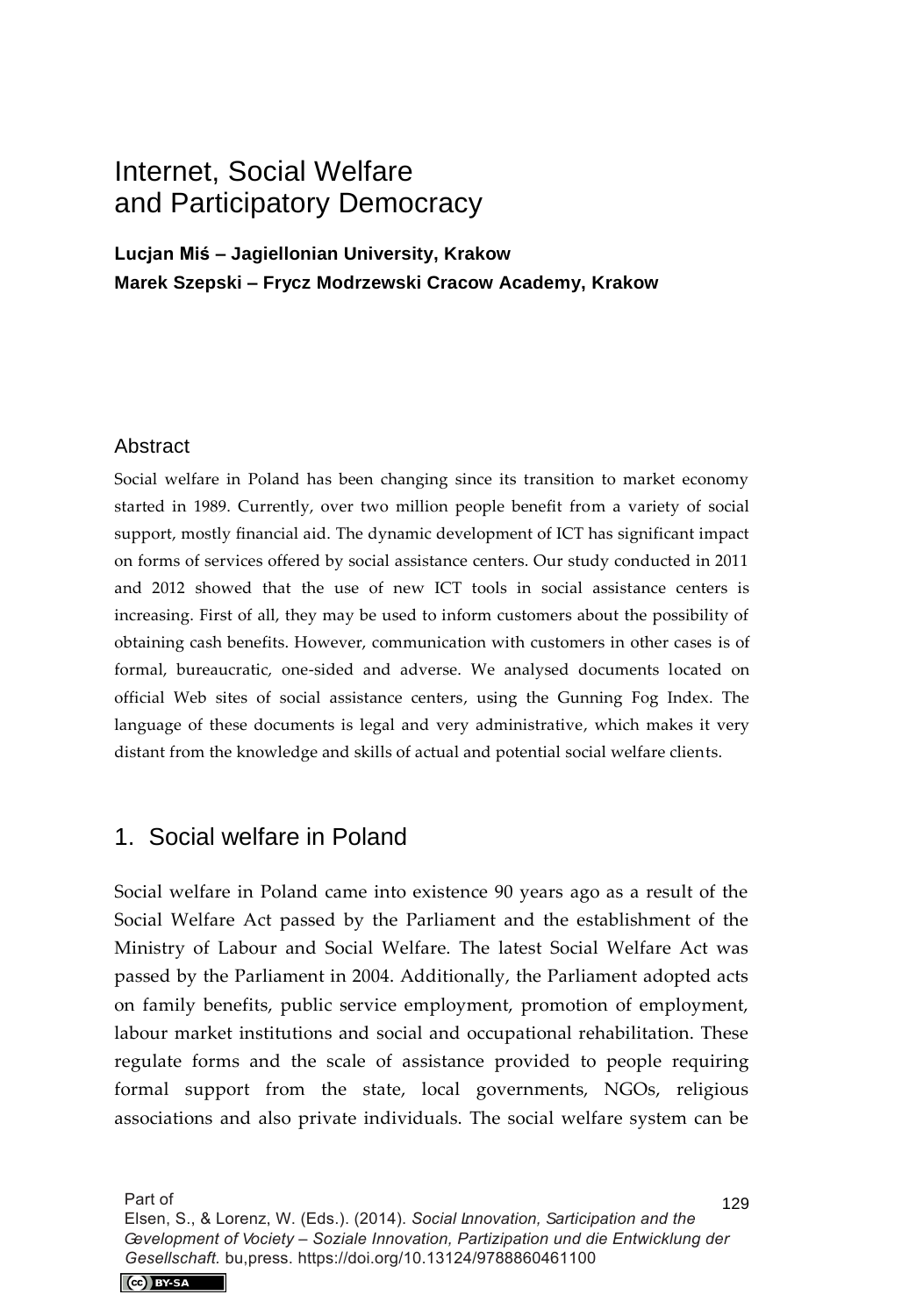accessed upon fulfilling two conditions: the income criterion and the occurrence of one of the social risks defined in the Social Welfare Act (poverty, unemployment, disability, parental inaptitude, etc.). Over the last decade, the number of social risk categories grew from 9 to 15, which can be thought of as enlargement of the social welfare system and of the possibilities for potential customers to access the welfare system.

Social welfare benefits are accessed mostly via Social Welfare Centres, operating in each commune and providing financial assistance, social work, in-kind support and a variety of other services (care, counselling, etc.). At the poviat (district) level, there are Family Assistance Centres, at the province level – Province Social Welfare Centres, at the state level – the Ministry of Labour and Social Welfare. In administrative terms, the Social Welfare Centres are arranged hierarchically. In terms of values, norms and goals, however, the social welfare system proves inconsistent, which results from an on-going political conflict between proponents of the residual model and the industrial achievement-performance model, inconclusive experts' discourse on proportions between financial and non-financial aid, conflicting interests of those working in public centres and the non-profit sector, the copying of foreign models in an eclectic manner, etc.

Generally, in the last couple of years the system has seen some modernisation, especially in the domain of family assistance, foster care and group community work. The system used to be more generous in providing financial assistance, yet as the public spending was cut down, the social welfare outlays came to be controlled more tightly. Some independent country-wide surveys have researched the functioning of social welfare centres, especially concerning the standardisation of assistance and social integration services (Szarfenberg, 2011). The surveys conducted by the Institute of Public Affairs showed a conflict between clerical and serviceoriented attitudes. The first attitude is mostly represented by social workers employed at state and local government centres, the other – by those working at NGOs. As Marek Rymsza argues, "(...) the 'non-mainstream' workers, i.e. those working as qualified yet complementary staff at various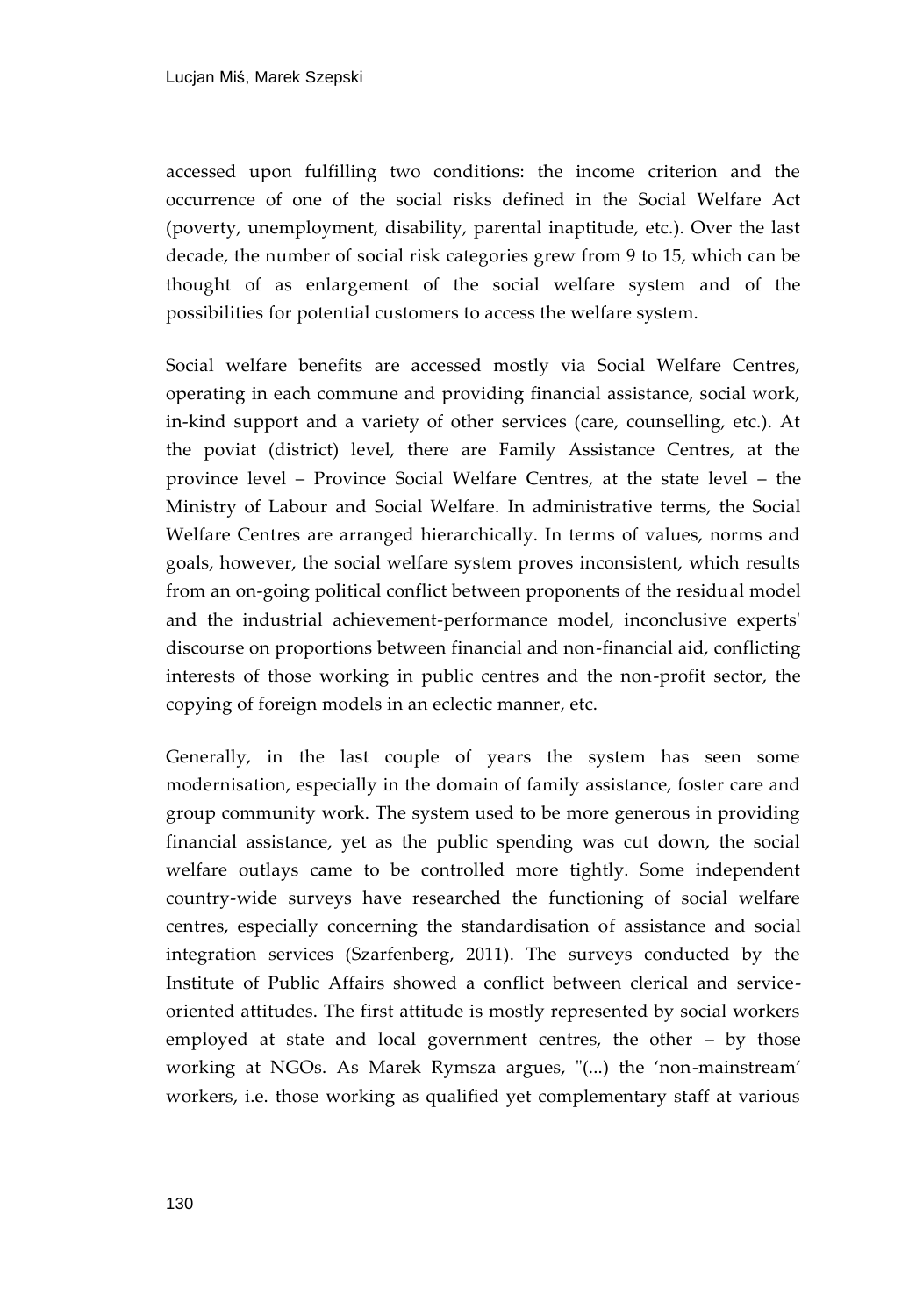specialist assistance centres prove to be most social-work-oriented" (Rymsza, p. 358). The staff of Social Welfare Centres, be it at the poviat or commune level, are more focused on gathering documents and preparing administrative decisions, exercising control over the impoverished rather than doing social work aimed at enabling their customers to play all civic roles. These kinds of tasks are pursued much more often by workers of notfor-profit organisations, who commit to directly working with customers in their living places and communities. In other words, state and localgovernment centres are growing less and less democratic and increasingly technocratic – oriented towards managing their cases in line with authorities' policy of stronger official control and coercion by the police and municipal services.

The following are major directions of changes in the system:

- 1. Maintaining of the number of beneficiaries (2.144 million in 2000 and 2.018 in 2011) and the value of benefits (respectively PLN 3.11 billion and PLN 3.64 billon in 2000 and 2011) at a roughly unchanged level;
- 2. Substantial prevalence of financial benefits (2011: PLN 2.7 billion for 1.7 million people) over non-financial ones such as meals, care services and other, housing and funerals (PLN 950 million for 994,000 people);
- 3. Social work as one of assistance forms in 2012, 906,000 families used social work opportunities offered by public centres, including 79,000 families in the Province of Małopolska alone (MPiPS, 2012);
- 4. A slow increase in the number of residential care homes 753 centres for about 70,000 people, with the number of men prevailing over the number of women at such facilities;
- 5. Increase in the number of foster families up to almost 40,000 families in 2012;
- 6. Greater specialisation in institutional foster care, with the number of foster children using such facilities staying in the recent years at an unchanged level (about 20,000 people);
- 7. Introduction of new approaches such as standardisation of services and ICTs. Polish Social Welfare Centres had 173 employees working on the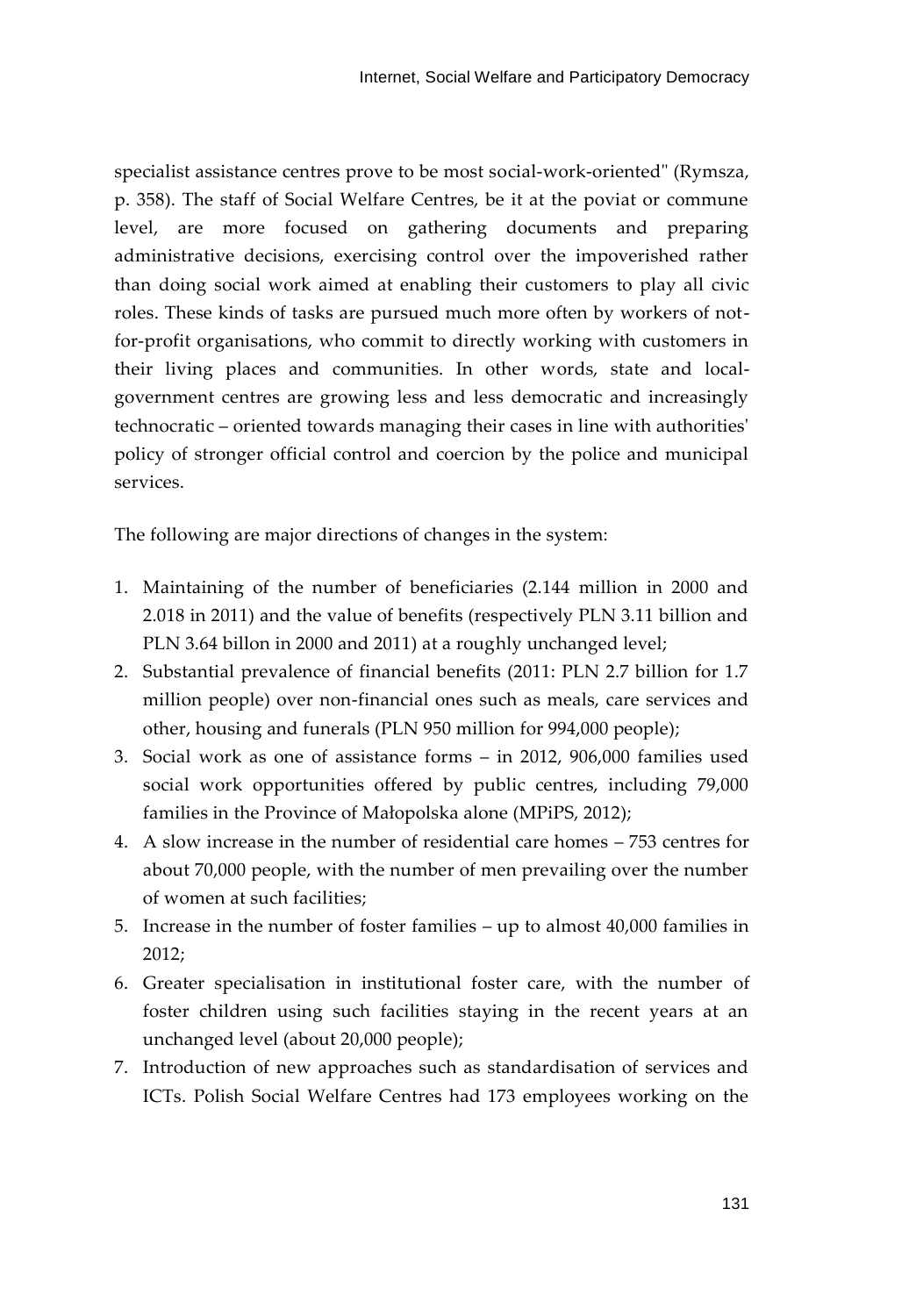positions of IT Coordinators – staff members responsible for managing centres' computer hardware and software needs (statistics for 2012).

# 2. Access to Information and Communication Technologies in Poland

The vast majority of Poles, though not all of them, are capable of using information technologies. The most recent survey has shown that more than 70% of households have had computers, with close to 67% of households having Internet access (Batorski, 2013). Two years before, in the Province of Małopolska, where we conducted our Internet access survey, the households with Internet access accounted for 65.7% of the sample (Batorski, 2011). The possession of mobile phones was even more popular, with 87% of people (of the survey sample) declaring they had mobile phones. The poor economic status translates into rare possession and use of hardware, though this is not an excluding factor. Almost a half of the lowest-income households used the Internet (Batorski, 2013). Over 90% of the unemployed had mobile phones. The unemployed and persons professionally inactive used social network services (such as Nasza klasa, Facebook and MySpace) more frequently than other socio-professional categories (except for students). Other data confirms that the use of mobile phones and the Internet is a routine way of communication among the majority of Poles. The majority of Polish citizens (62%) declared the use of those tools for the purpose of obtaining information from public institutions. However, many differences were found in what Poles expect from specific institutions. The need to settle the whole matter, from the beginning through to the end, was declared by nearly 30% of respondents in the case of healthcare centres, 23% – for local government and state administration agencies and 17% – for the centres providing unemployment benefits and social welfare services.

Based on many years of research, Dominik Batorski claims that: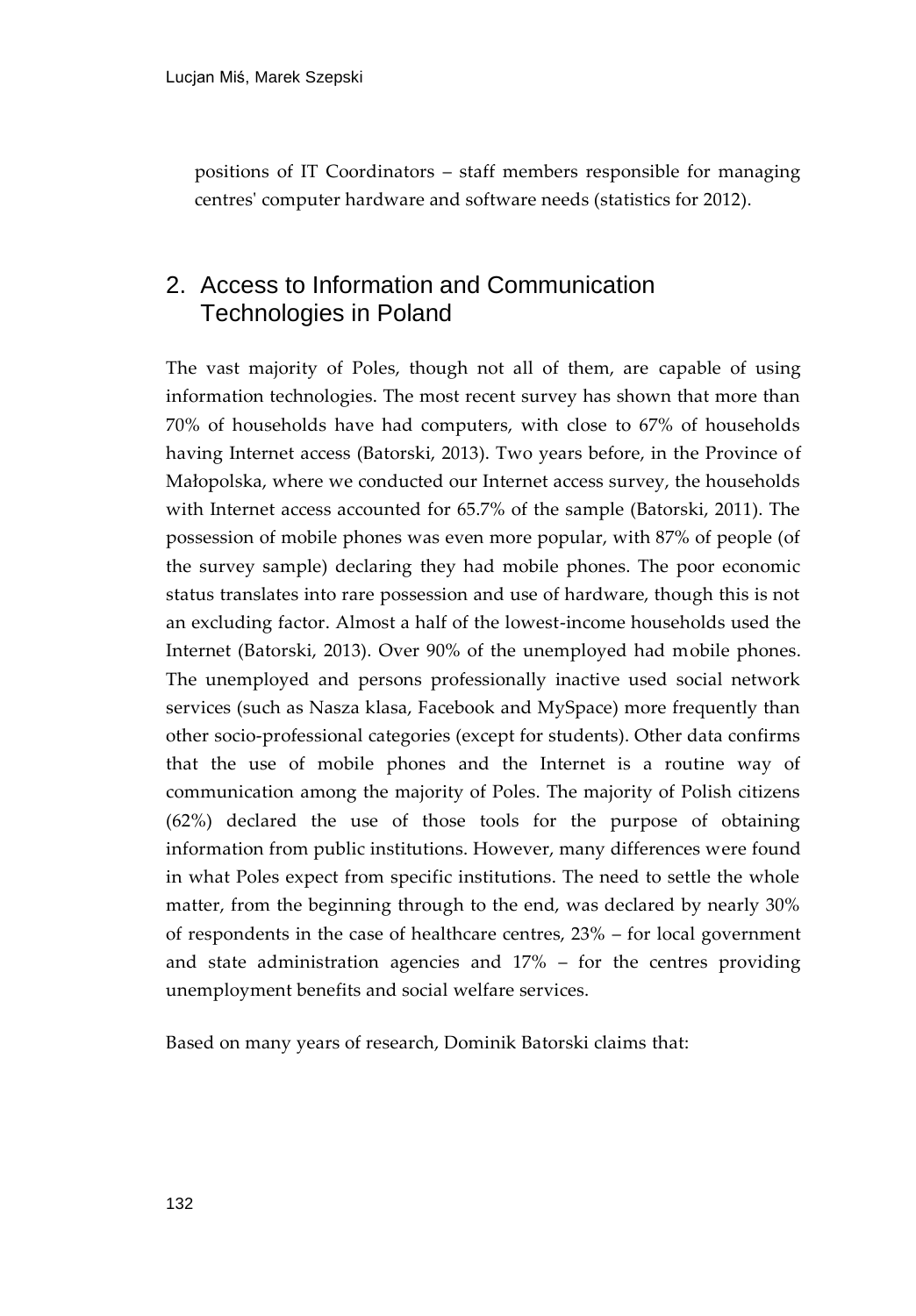Although the availability of public services via the Internet is an obvious necessity, it will presently not be a significant developmental stimulus. What is of key importance today is the country's computerisation meant as the use of ICTs to improve the functioning of administration, both internally and in contacts with companies and citizens rather than the very provision of public services by means of the Internet. (Batorski, 2013)

#### 3. ICTs in social welfare

Social Welfare Centres make for a good object to be researched in order to find out how the Internet is used by state and local government institutions to communicate with citizens, most often limited in their rights or in a poorer situation than those not using social welfare. Those centres have obligations stemming from the acts passed by the Parliament as well as governmental and ministerial decrees. The fundamental task is to solve social problems of citizens and provide them with financial, in-kind and service support, as needed. This primarily requires broad and precise communication of information on the functioning of those centres. Additionally, the way the institutions function shapes state's and local government's image.

Social welfare needs to actively respond to the changing social conditions. It operates under circumstances marked by frequent legislative changes, needs to respond to the dynamically changing environment and is often required to react promptly to critical situations. People usually do not plan to use social welfare institutions. They find such a necessity surprising and come to seek for information only when such a need arises. It often happens at a time other than the time of making specific legislative decisions communicated by the authorities' representatives and the mass media. In such situations, the Internet is an ideal tool for the institution to communicate with citizens. First of all, the Internet is cheap to use, easily accessible and can be a source of ever up-to-date information. A general question we have posed is how social welfare institutions use the Internet in their activities, in particular websites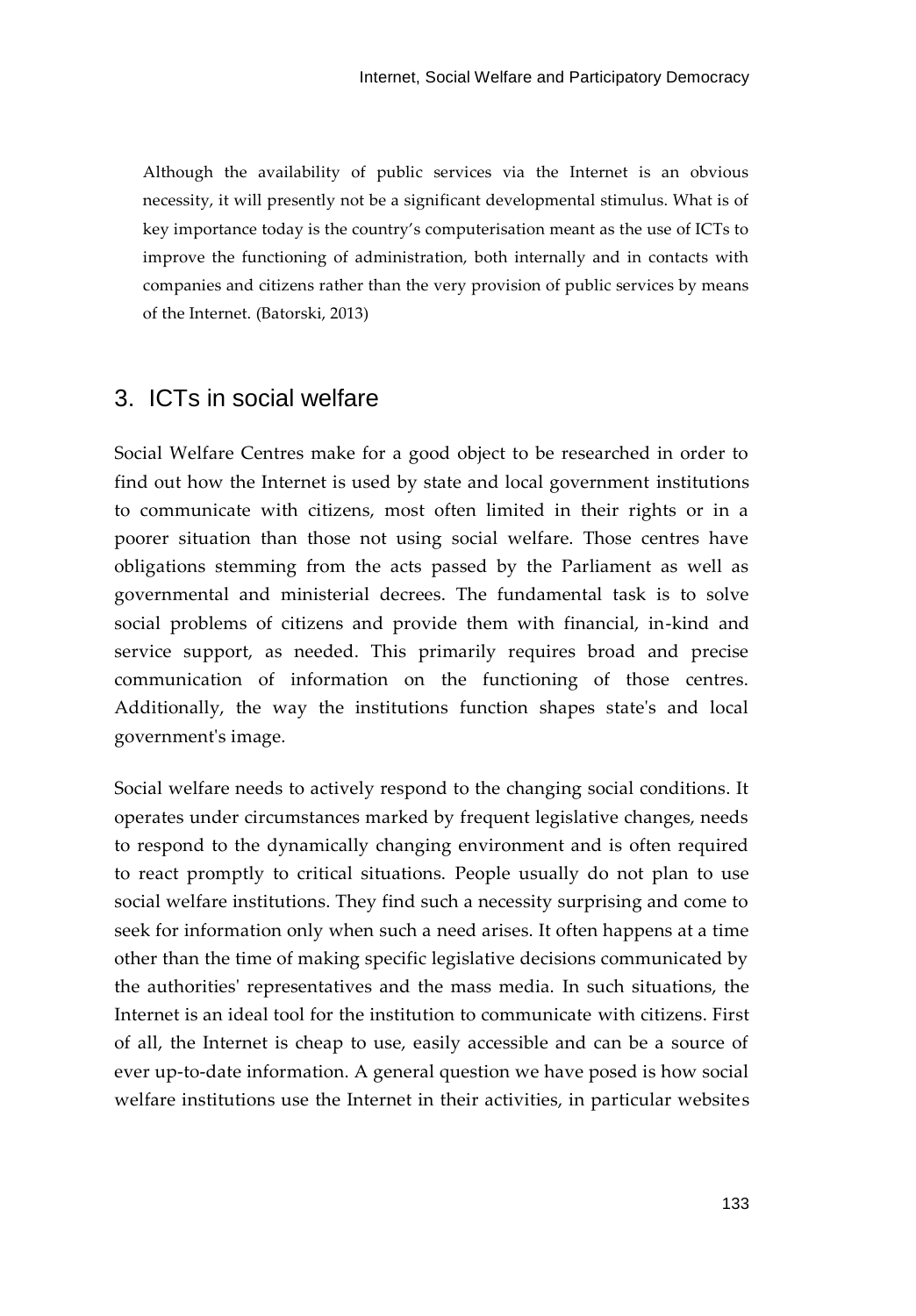and e-mailing. Our research project has covered basic institutions in all cities of one selected province of Poland.

There are some differences among specific Social Welfare Centres, which result from various sizes of communes and cities they operate in and specific problems occurring in individual areas. This makes Social Welfare Centres more difficult to survey and compare. What they all have in common, though, is that they use the Internet to communicate and provide their basic services. We have set two basic research objectives. One of them concerns the scope of information available on the centres' websites, the other – centres' response to queries we have sent to them.

Firstly, we have determined five most basic pieces of information we thought should be easy to find on centres' websites:

- 1. Does the website have a report on its previous year's operation or a strategy defining its tasks for the future?
- 2. Who is entitled to claim social welfare allowance and what are the awarding criteria?
- 3. What in-kind benefits and services are offered by the Social Welfare Centre?
- 4. What other agencies are financed or supervised by the Social Welfare Centre? For example, residential care homes, communal homes of mutual aid, day care units and social therapeutic centres.
- 5. Is there complete address information posted, including telephone numbers and working hours?

Secondly, we wanted to see what matters we can settle with a Social Welfare Centre via the Internet. Here we enter the area of the so-called eadministration. Our expectations in this domain were not too high, since the institutional development of e-administration started only with the establishment of the Ministry of Administration and Digitalisation back in 2011.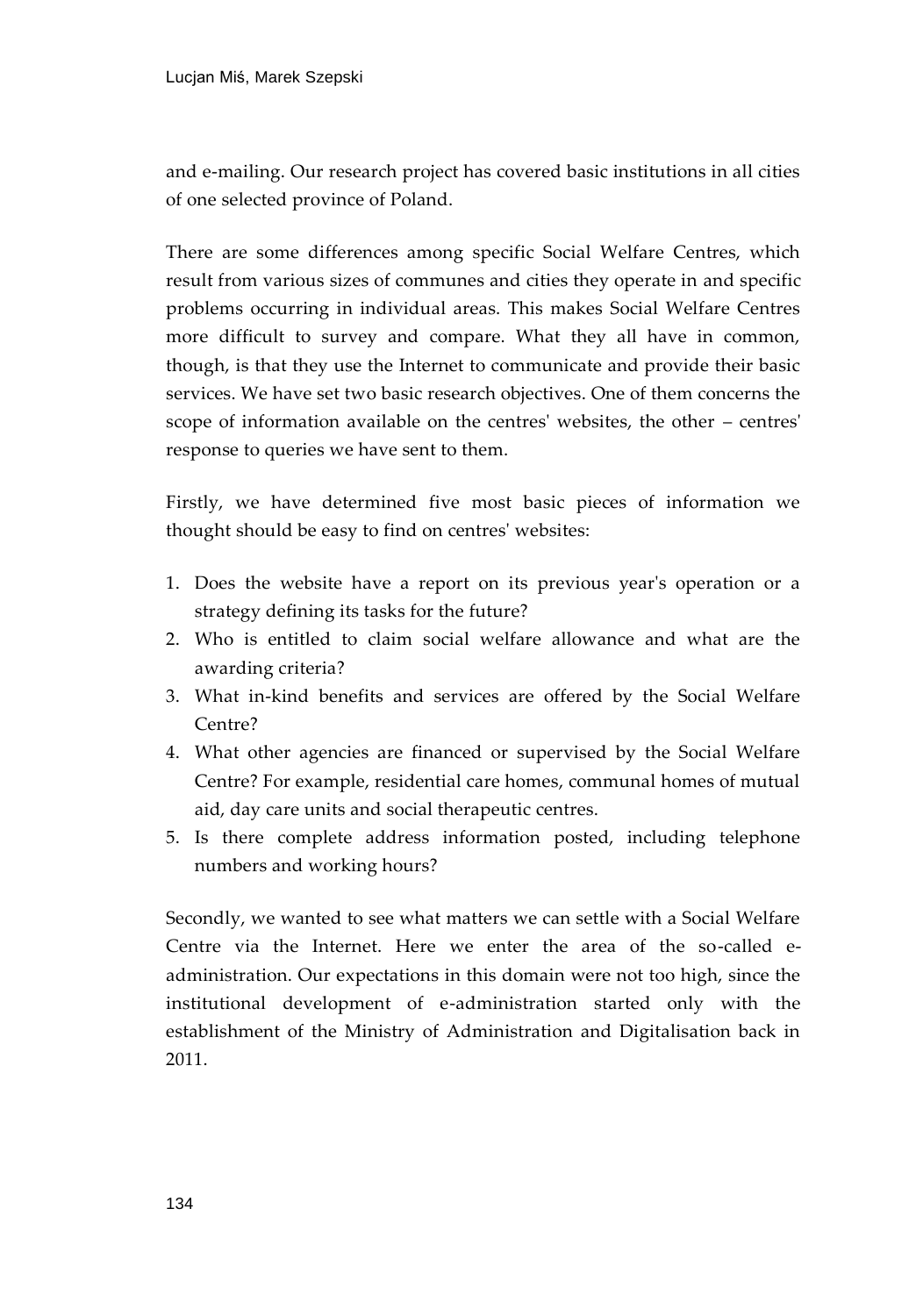In the case of the second criterion, we also formulated five questions and sought for related answers on institutions' websites. We wanted to answer the following questions:

- 1. What was the social welfare allowance awarding procedure? Such a procedure helps save the time of customers, who can contact the institution and prepare all necessary documents on their own at home.
- 2. Can the necessary forms be downloaded from the Social Welfare Centre's website? Similarly, this is a comfortable solution that also helps the institution save its time.
- 3. Does the website provide a form that the customer can use to report a matter? Social welfare also needs to reach those who need assistance yet, for a variety of reasons, do not want to contact the institution themselves. That is why it is so important to obtain information, even from anonymous persons.
- 4. Is there an e-mail address given on the website of the Social Welfare Centre?
- 5. Does the Social Welfare Centre respond to e-mails sent?

# 4. Survey methodology and the process of conducting the survey

This survey was conducted in the Province of Małopolska in 2010 and 2012. We evaluated the Internet presence of Social Welfare Centres and their level of service towards potential customers. Below are presented the objectives and principal results of our surveys conducted at a two years' interval.

The first problem was with determining Web details of the institutions. It turns out that there is no single credible list of such information. Information that can be found on the ministry's website includes traditional e-mail addresses and phone numbers only. It seems that Social Welfare Centres have used the Internet in quite an arbitrary way, without using a consistent model to provide their Web details. Names of their own websites varied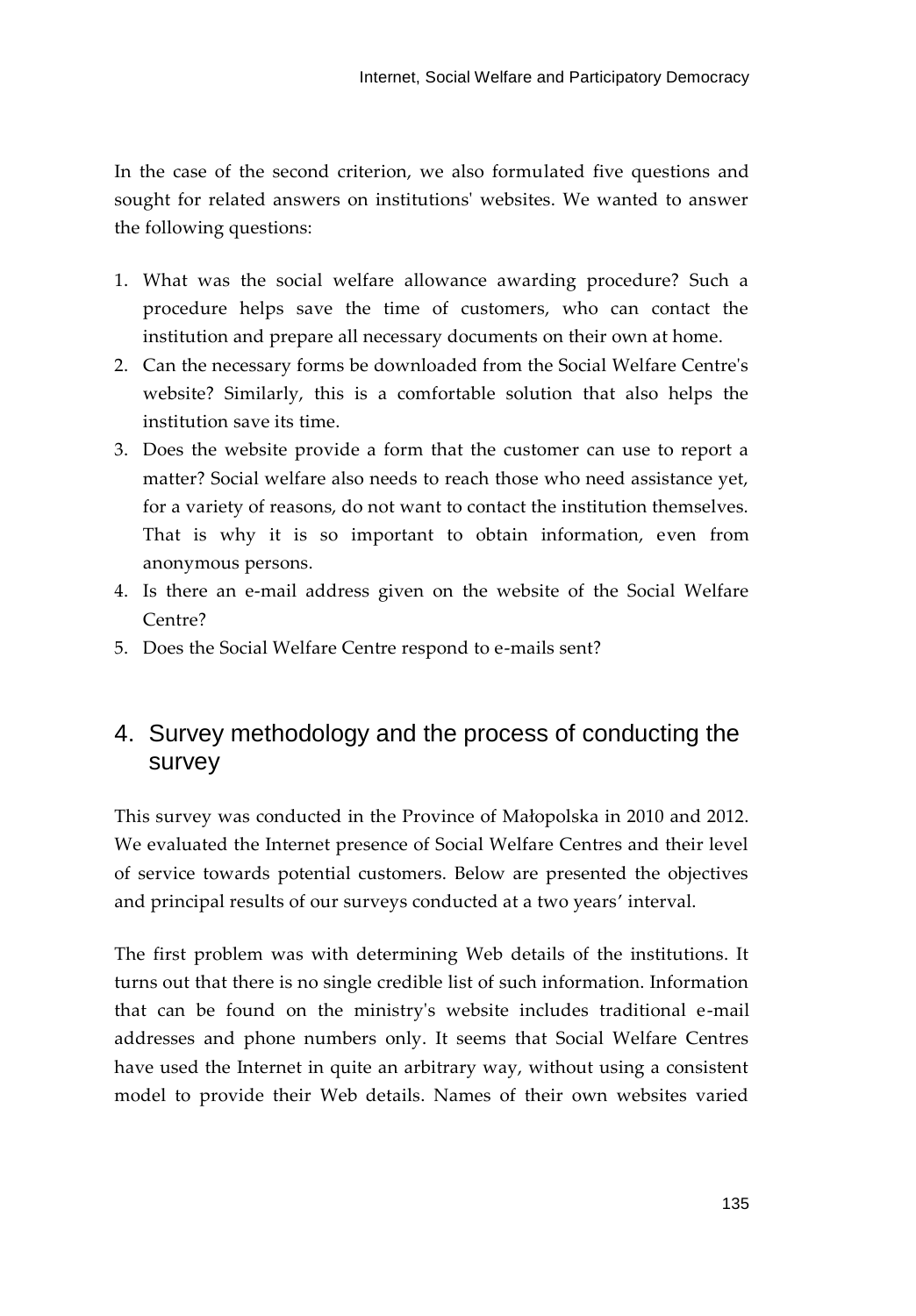greatly. The only way to access a website of an institution was through search engines such as Google. We also failed to find some of the websites at all, which has always raised doubts about the institution's actually having one (or our ability to find it). Websites we failed to find can be considered practically non-existing.

Due to the lack of standards and guidelines for the institutions, the results of website assessment differed greatly. Mere 16% of websites had an operational report or strategies posted on them.

Results for the question about who is entitled to claim social welfare allowance were much better. 75% of websites provided exhaustive information on this topic. An announcement that an institution provides social welfare allowances, even if accompanied by a breakdown into various kinds of allowances, was deemed by us to be insufficient.

For reasons unknown to us, the centres have not provided information on the tasks they pursue. Almost 45% of them posted information on nonfinancial services they provide. Even fewer (only 32%) listed centres they run or supervise.

Address details gained the best score. All websites of Social Welfare Centres included an address but only 84% of them included complete information on working hours and phone numbers.

The results for settling matters with the centres look similar. A described allowance awarding procedure was found on 42% of websites, and forms necessary to claim an allowance could be downloaded on 32% of the websites. Although the forms can be found on other websites, we believe that the only credible source of the forms is the website of the institution which is to receive the filled-in forms.

Only 19% of the websites included a form for the customer to communicate a given matter. Thus, a vast majority of Social Welfare Centres have failed to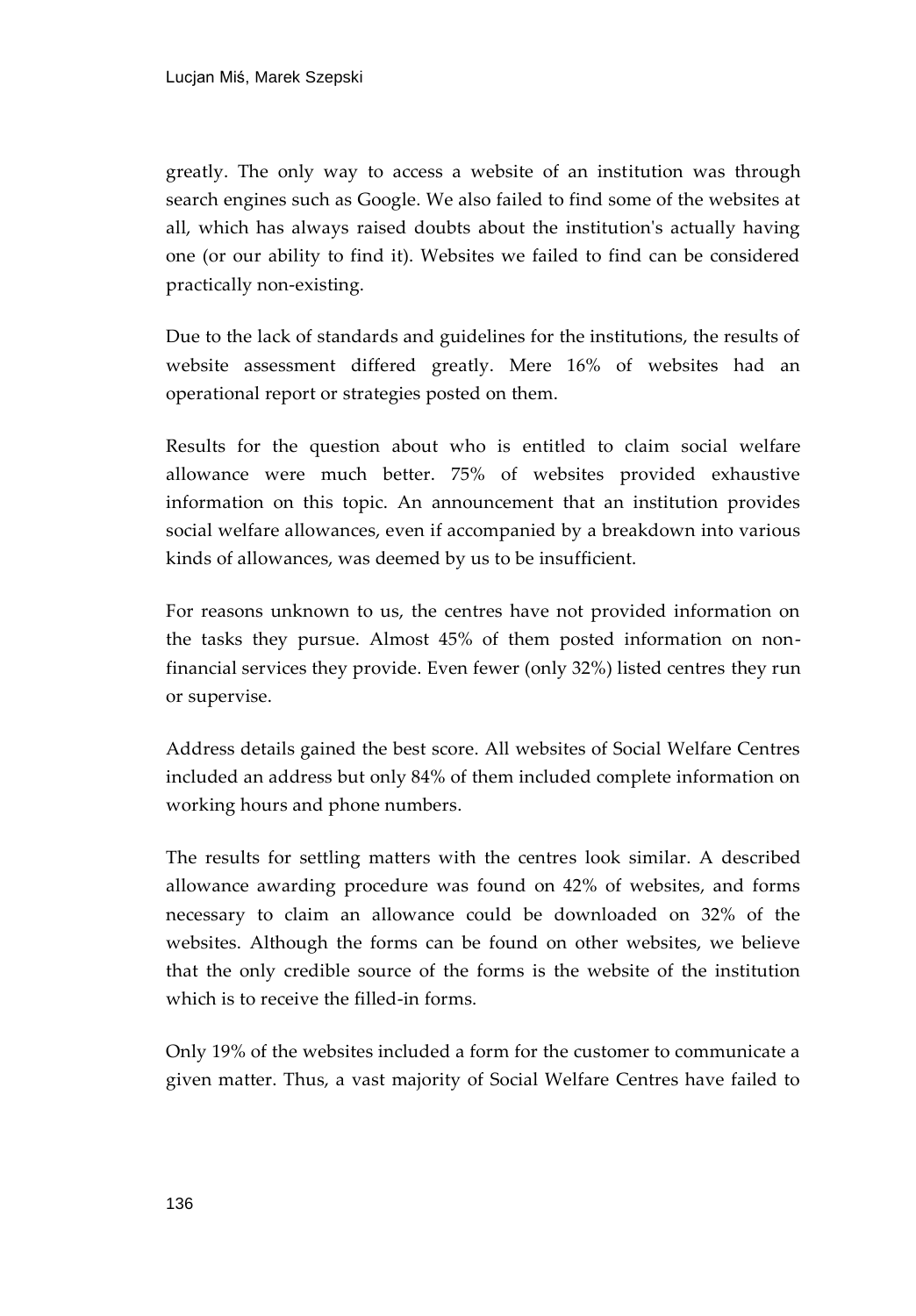provide for a convenient formula of gathering information important to the customers.

On the address list published by the Ministry of Labour and Social Policy, each Social Welfare Centre has an e-mail address. However, an e-mail address can be found only in 90% of cases. It appears as if 10% of institutions did not want to contact their customers this way. It is also worth noting that sometimes an institution's website address was different from that provided on the ministry's website, which raises doubts about its being credible and up-to-date.

It was of utmost importance for us to check institutions' practical use of emailing. For that purpose, as potential customers, we sent out e-mails to all institutions with a simple question requiring no inquiry into the matter or any additional consultations. Responses were returned by a half of all Social Welfare Centres. Interestingly enough, except for one case of a response that arrived at a later date, most responses were sent on the same day, whereas others – within two days at the latest. Thus, the questions were responded to within a short time; however, they were provided by every second centre. By European operating standards for public institutions, the feedback from Social Welfare Centres in Małopolska should be deemed as diverging from the standards set for agencies supposed to serve citizens.

The basic task of a Social Welfare Centre is to provide information on assistance to be obtained by those seeking it. Citizens have a right to expect that the communication will be clear and precise. These two requirements sometimes stand in contradiction. Social Welfare Centres work based on applicable law and tend to literally quote excerpts from laws and decrees regulating their functioning. Yet legal texts are some of the most difficult to understand and require specialist education. The texts should, thus, be edited to provide an easily understandable message while at the same time maintaining precision. We attempted at measuring the readability of information posted on websites of Social Welfare Centres.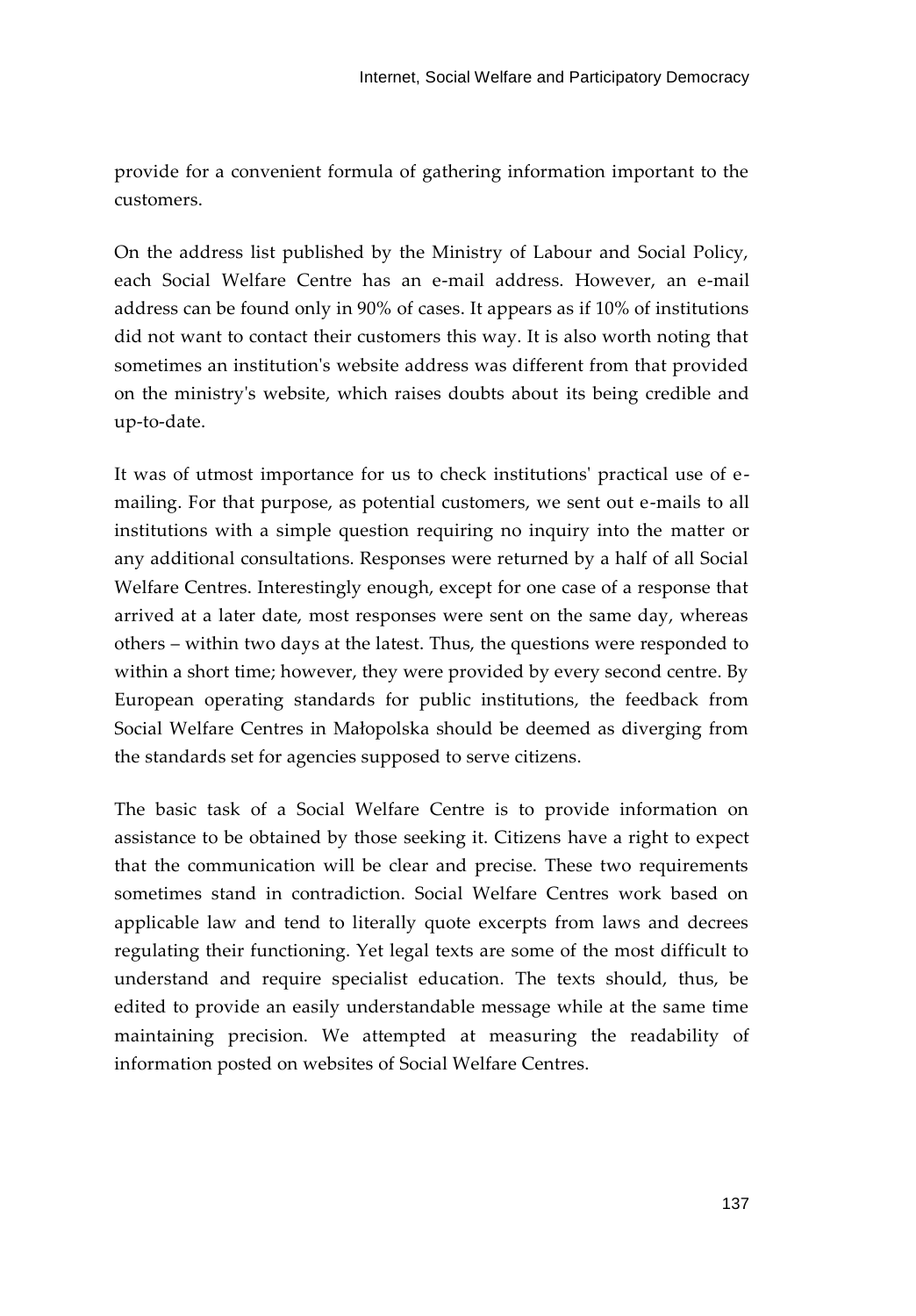The most popular of many text readability indices is the Gunning FOG Index<sup>1</sup> . This index measures the difficulty of a text in terms of years of formal education needed to understand it. The index calculation is based on two elements: the length of sentences and the number of difficult words. The longer the sentence, the harder it is to understand, the greater the competences and the higher the education it takes for the reader to make sense of it. That is why the first step in calculating the index consists in counting the number of words and sentences and, based on this, calculating the average sentence length.

The other part of the index looks at the occurrence of the so-called difficult words. All words with four and more syllables are difficult. Originally, in analysing the English language, Gunning assumed that all words with at least three syllables were difficult. The Polish language has quite a lot of three-syllable words. Language comparisons show that this number should be increased for the Polish language to as many as four syllables. Unfortunately, there is also a problem of the words getting longer as a result of declension. Since this has no impact on the meaning of words, we take into account the singular nouns in the nominative and verbs in the infinitive only. We calculate the Gunning index by taking account of the percentage of difficult words occurring in the text (we divide the number of difficult words by the number of all words in a text and multiply it by 100).

The FOG index is arrived at by summing up the average length of sentences and the percentage of long sentences and subsequently multiplying this total by the coefficient of 0.4. The number obtained so correlates with formal education required to understand a given text. To put it more precisely, the index expresses the number of formal education years (i.e. completed year of a given school) needed to understand a text.

j

<sup>1</sup> Gunning index is not the only measure describing textual difficulty. Others include: the Flesch-Kincaid index, Fry's Readability Graph and Dale-Chall Readability Formula.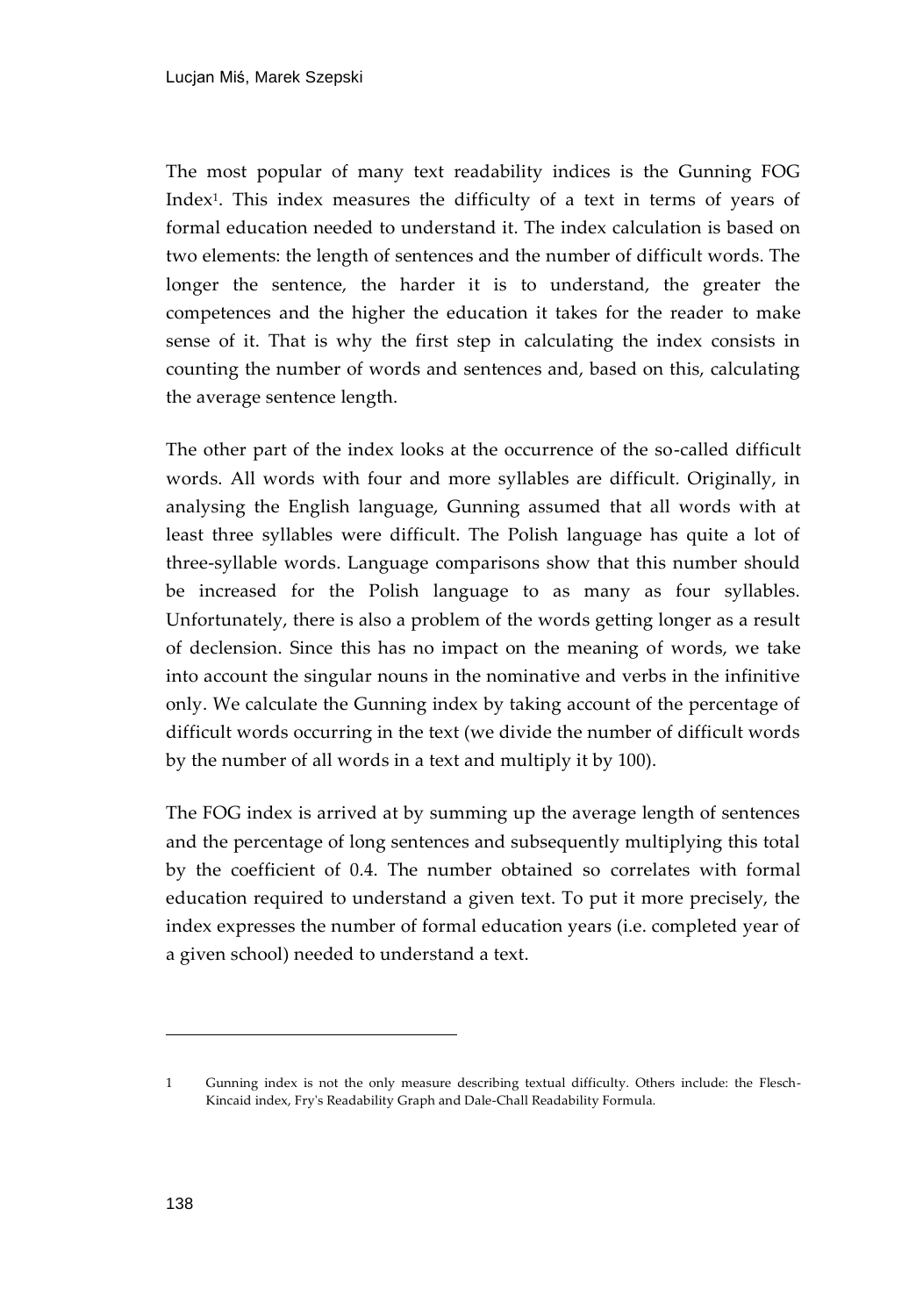It is interesting to see the values of the FOG index calculated for various typical kinds of mass communication media. The most popular texts in tabloids and TV broadcasts have an index at the level of 8, whereas the opinion-making weeklies – 12 (it takes secondary school education to understand them). Academic texts represent the level of between 15 and 20. Legal texts are most difficult, especially acts with an index of over 22. A text with an index of 30 is virtually unintelligible and its author can be suspected of an intention to manipulate the reader. When addressing a mass audience, one should calculate the Gunning index value of a given text, and this should not be higher than 10.

Undoubtedly, the target audience of social welfare texts have lower education and cultural capital than an average citizen. What follows is that one should pen texts in a clear and easily comprehensible way. To see if this is the case, we have assessed texts on websites of 10 institutions providing assistance that discussed the most fundamental part of their mission – i.e. the awarding of welfare allowances.

With a dedicated software, the Gunning index is easy to calculate. We used an application available on [www.logios.pl](http://www.logios.pl/) that takes account of the specificity of the Polish language. Additionally, the application provides results with reference to Poland's educational system.

These calculations are of enormous significance for the process of public institutions' communication with citizens. In nine cases (Social Welfare Centres), the index was higher than 18 (the level of doctoral studies or legal apprenticeship) and in one case (Social Welfare Centre), it amounted to as much as 13–17 (graduate studies). The high difficulty of those texts stems from the fact that texts posted on the websites of Social Welfare Centres include literal quotations from the Social Welfare Act and are thus written in a very difficult legal language. The question is who are those texts addressed to, certainly not those using welfare institutions.

Representatives of Social Welfare Centres might argue that one cannot write about legal and administrative matters in an easy and understandable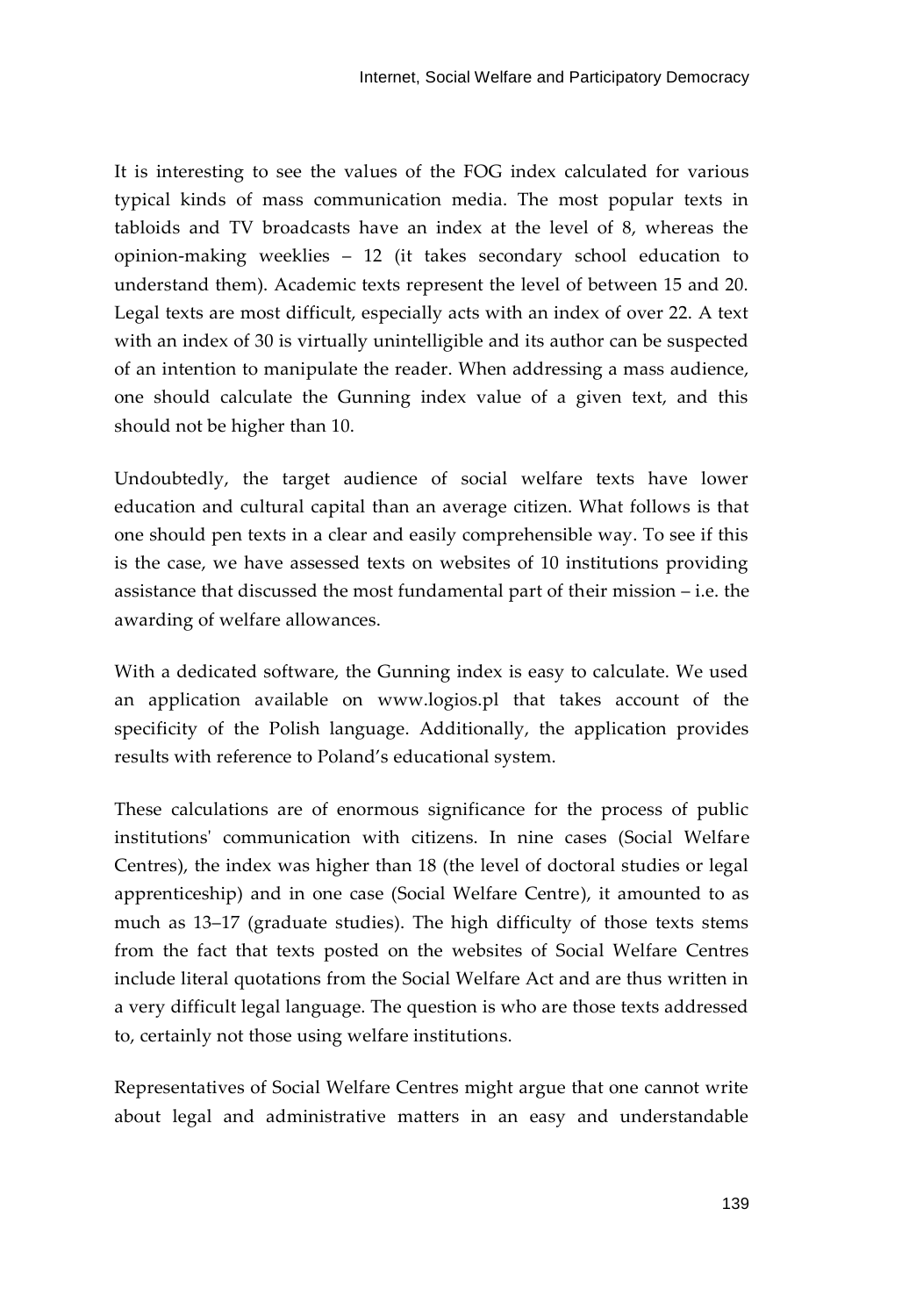language. Experience shows, however, that everything can be written in a comprehensible manner. Yet it takes specific knowledge and skills. In connection with the announced changes regarding social welfare to come into force as of 1 November 2012, on 24 August 2012 Gazeta Wyborcza published a text entitled *Pieniądze dla rodziny* (Money for the family), penned by Monika Adamowska. We assessed an excerpt on social welfare allowances. The FOG Index value of 9–10 implies that the text should be understood by anyone who completed a lower secondary school (a person with no secondary school education). Thus, principles of social welfare can be discussed in a comprehensible way.

#### 5. Discussion

The above-mentioned examples undoubtedly show that public institutions have Internet presence, although its extent varies. Public institution's Internet presence changes relationships between the citizen and the state.

In states such as Poland, which have been building a democratic system for the past twenty years, a citizen is a weaker party in contacts with public institutions, the tradition of officials' lordly power over *ordinary applicants* still being there. The role of the modern democratic state is to develop legal mechanisms protecting citizens against usurpation of power, which was the case in the system of the so-called *state socialism*. The social change can be accelerated and intensified by the use of the Internet as a tool facilitating faster and frequent mutual communication (or, in some cases, multilateral communication).



Fig. 1 – Traditional way of communication between citizens and institutions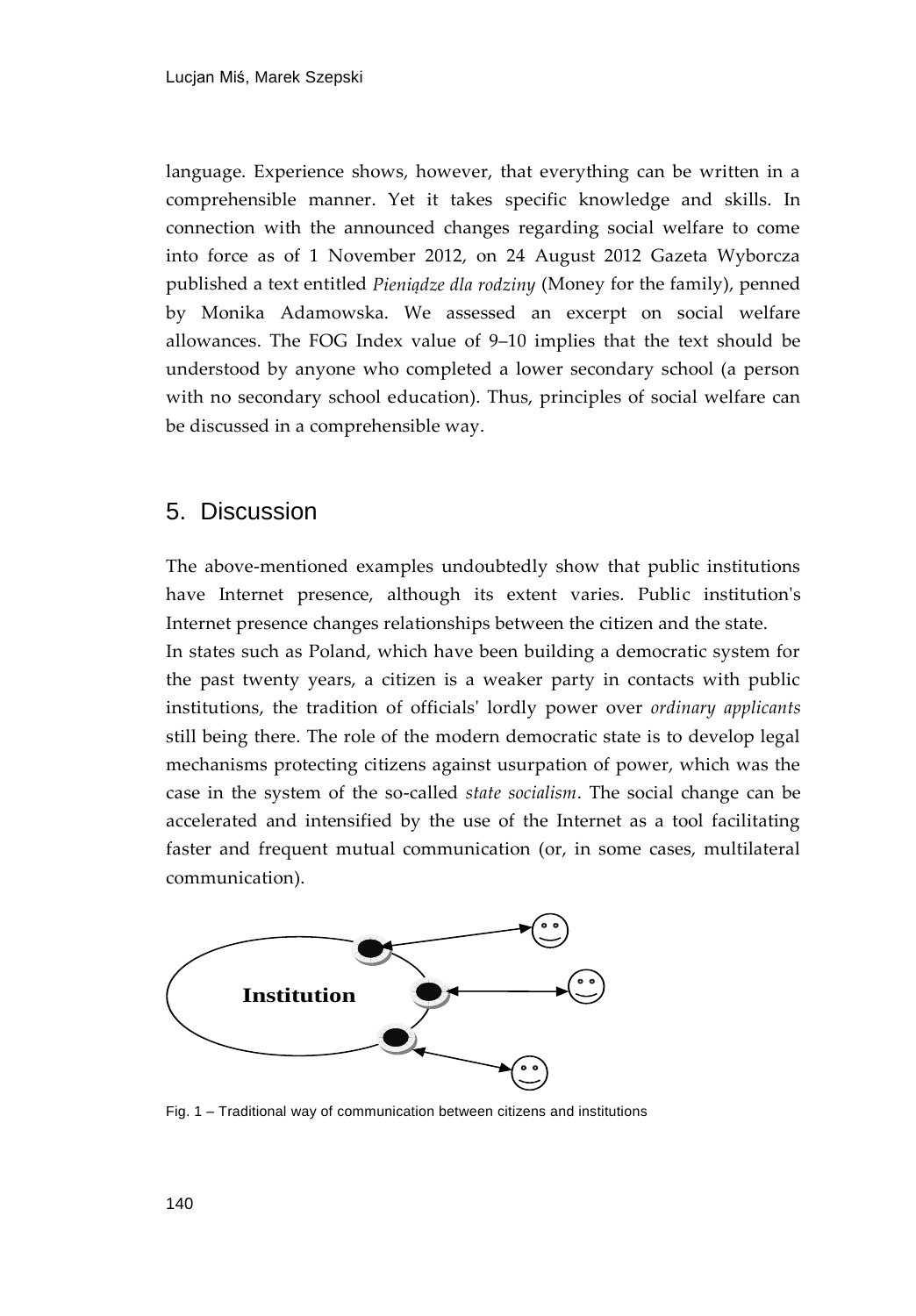On the Internet, the relationship between the institution and the citizen can be turned into a relationship between the institution and a group of citizens. The power of a group is incommensurately greater. Consequences of this might impact the functioning of state bodies and the whole society.



Fig. 2 – Communication between citizens and institutions with use of Internet

In the recent years, we have observed profound social changes resulting from motivation of society members through the Internet and other communication tools as well as increased civic awareness.

The violent protests against ACTA<sup>2</sup> in Europe, including Poland and the revolutions in northern Africa termed briefly as *the Arab Spring* are considered the most important examples of participatory democracy involving the use of mobile phones, tablets and laptops.

It is worth adding here that there are critics of this point of view. In their opinion, it was the Internet that caused violation of corporations' and authoritarian states' interests. As a result, they came up with an idea to profoundly interfere with the freedom of using the Internet or to censor it. This provoked opposition from Internet users, mostly young people adept at using modern ICTs, and then street protests, with the Internet playing a significant role in organising them. The Internet caused both development of

j

<sup>2</sup> ACTA – Anti-Counterfeiting Trade Agreement – an international agreement opposed by a broad movement of Polish Internet users. The agreement was negotiated in quite a secretive way, without social consultations, and announcement of its ratification met with strong opposition. The Internet (Facebook) facilitated easy communication among people from various cities across the country and mass opposition, including street manifestations. It was also thanks to the Internet that the protest spilled over to the whole EU. Consequently, the agreement was rejected by the European Parliament.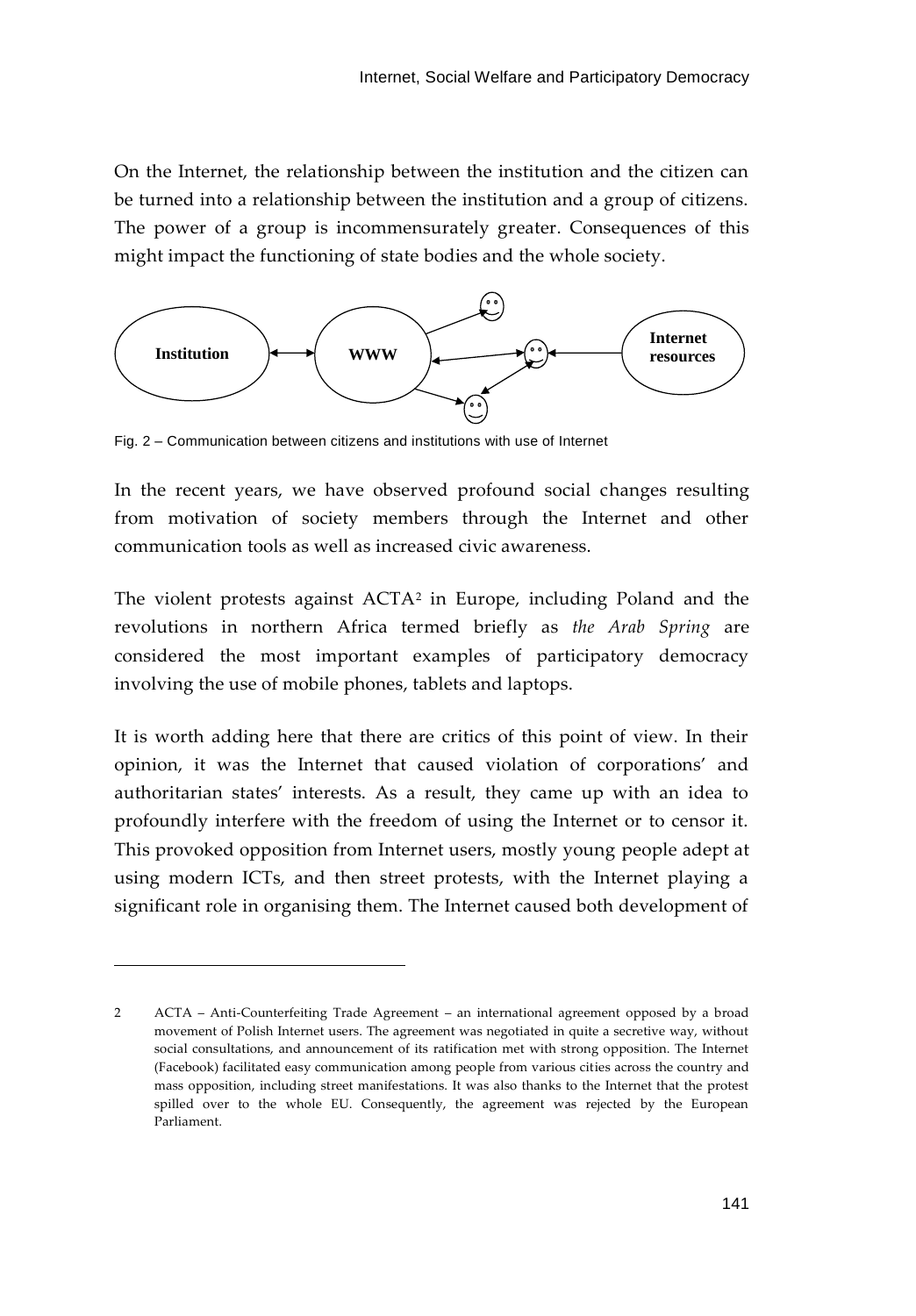laws constraining Internet access or censoring the Internet and the protest against enforcing those regulations.

One can also take a different look at the Arab Spring. Revolutions did break out at the time when no modern communication media were available. What is decisive for resistance to break out is a group of people who are in opposition, mass awareness of this opposition and motivation to act, and the Internet was just an easier and faster communication medium. All regimes attach great importance to the control over contacts and free communication of ideas among citizens; they keep phones and correspondence under surveillance, launch censorship, grant publishing licenses for newspapers, magazines and books and limit Internet access and coverage.

### 6. ICTs' past, present and future

The transformations we have been observing prompt us to pose a question about future: what is the direction of contemporary societies under the rule of the global technological revolution? Transformations can be usually expounded by means of a theory, which merges single episodes into a coherent whole. Luckily, we do not need to develop such a theory – it already exists.

Marshall McLuhan was a Canadian media researcher and author of the theory of technological determinism. He observed that the world develops by leaps, and breakthroughs are connected with changes in the way people communicate. The first period of primeval community ended upon the invention of alphabet. Ever since, people could communicate without meeting in person. They could communicate with each other in writing. And hence emerged the law and then an institution enforcing it – the state. This is a one-to-one kind of communication, with a single author and one known addressee.

It was so until a printing press was invented. A printed book, newspaper and leaflets could be read by many readers unknown to the author. Mass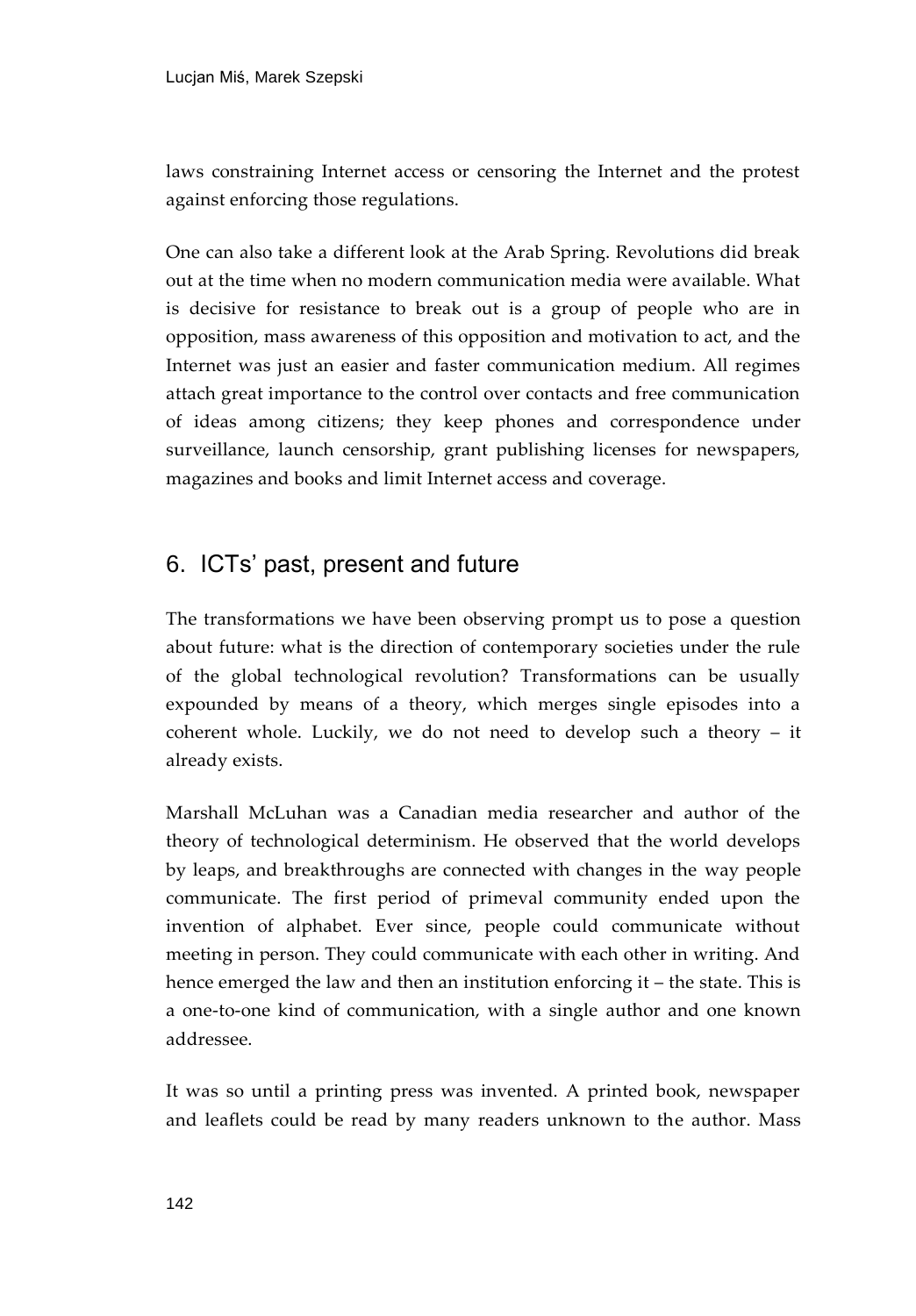communication (one-to-many) was born. There was still one author, yet a message could be addressed to a number of (anonymous) addressees. Consequences of this change were ground-breaking, they gave rise to representative democracy. The printed Bible, available for anyone to read and interpret, led to the Reformation and also enabled the development of a mass educational system. Knowledge, science and technology became widely popular, and this resulted in a scientific and technological revolution.

The emergence of the new media did not lead to the establishment of new institutions but has had a profound impact on the functioning of those in place. The time and distance barrier was lifted. What proved to be particularly ground-breaking was television, with emotions playing a greater role than content. It is not important what one says, it is important how they look, what image, movement and sound accompany them. Now one can reach all illiterate people, who cannot read or do not understand the content; it is important that they watch, experience and provide their support.

The modern capitalism rests on mass communication. Workshops had been turned into factories, which resulted in using economies of scale, intensified production, consumption and advertising as well as awareness that a good idea can be turned into fortune. To protect this system, copyrights, patents and other means to protect intellectual property were created. However, the emergence of the Internet has changed the principles of the game for power and controlling collective consciousness.

To put it more precisely, it was digital networks in general rather than the very Internet (another common digital network, besides Internet, is the mobile phone network). As a result of the digital form the information is provided, information can itself manage the way it is processed and spread. A vinyl album could be listened to by anyone but a DVD can be recorded so that it can be played only in certain parts of the world. US servers store information that is visible only to American computers. We have seen, thus, the emergence of tools enabling selective control of information – one can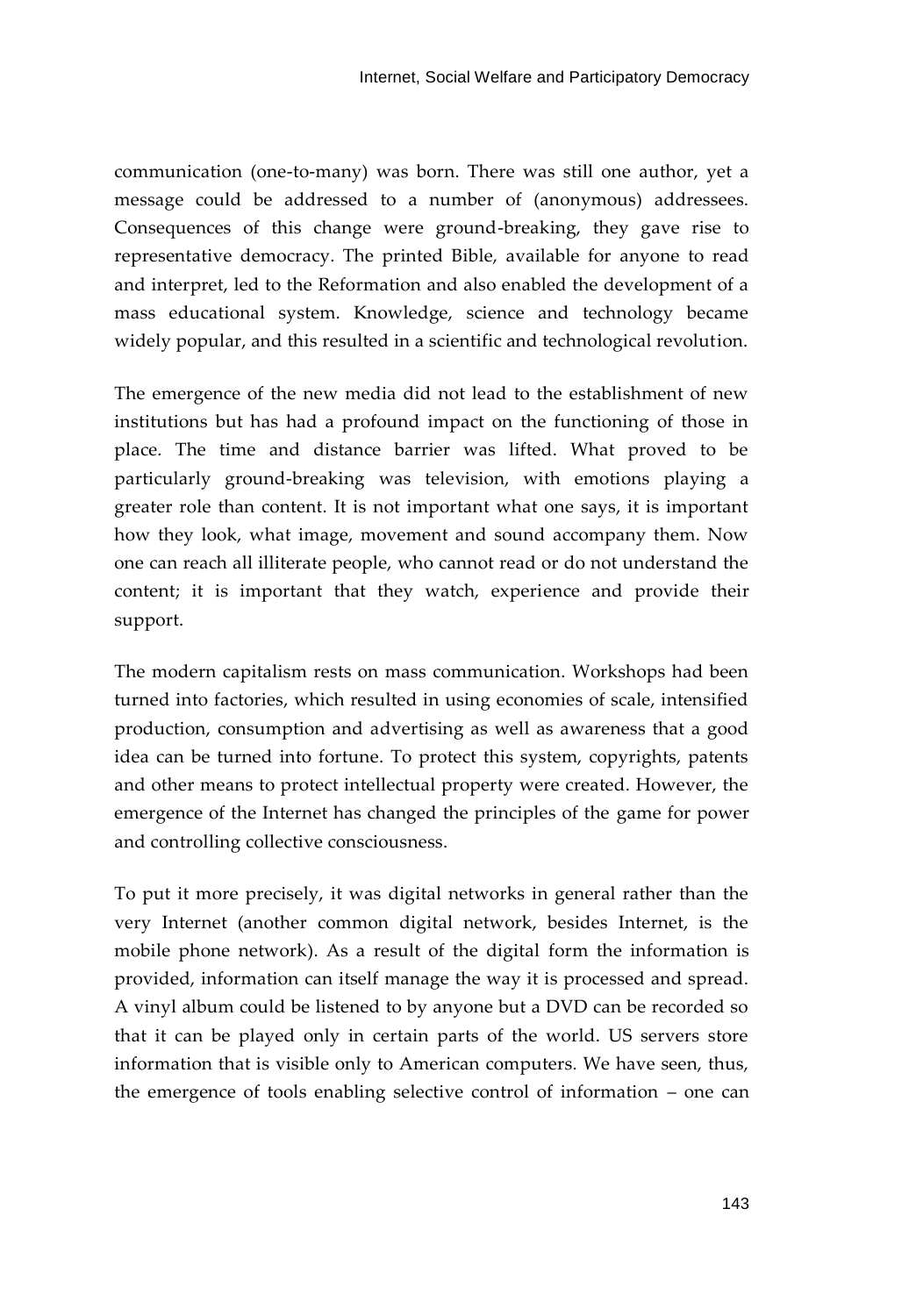predefine a territory within which some information will be available. This makes for new possibilities of manipulating the citizen.

Another element is the Web itself. One-to-many communication turns into a many-to-many model. On the Web, anyone can be a sender and a recipient of a message. We can talk of *network wisdom*, resulting from the wisdom of its users, which is epitomised by the positive example of Wikipedia.

There is little doubt that we are witnessing a transition, in the sense of McLuhan's theory, to a new age. Fields of conflicts between *old* and *new* orders are growing clearly visible.

Copyrights have come to be one of the first areas of the clash between the old and the new. Explanation of this clash is as follows. In the previous epoch, information and its carrier were inextricably connected. A book could not exist without paper it was printed on, music and films were recorded on various carriers and photographs were printed. The form and the content was one. In the digital world, this unity is disintegrated. Text, sound and images are just shapeless collections of bits. One can do many things with them, in particular move from one bit vessel into another, or to put it more precisely: send from one computer's disk into another's by means of the Internet.

Therefore, one needs to again answer the question of what and how to protect and if it is possible to control the exchange of bits on the Web at all. Should control apply to material carriers (requiring greatest costs) only? Defenders of proprietary copyrights fail to notice that the Internet has also contributed to protecting those rights. After all, the Internet makes it easier to check who, when and in what way unlawfully appropriated someone else's intellectual property. Plagiarism became easily detectable and related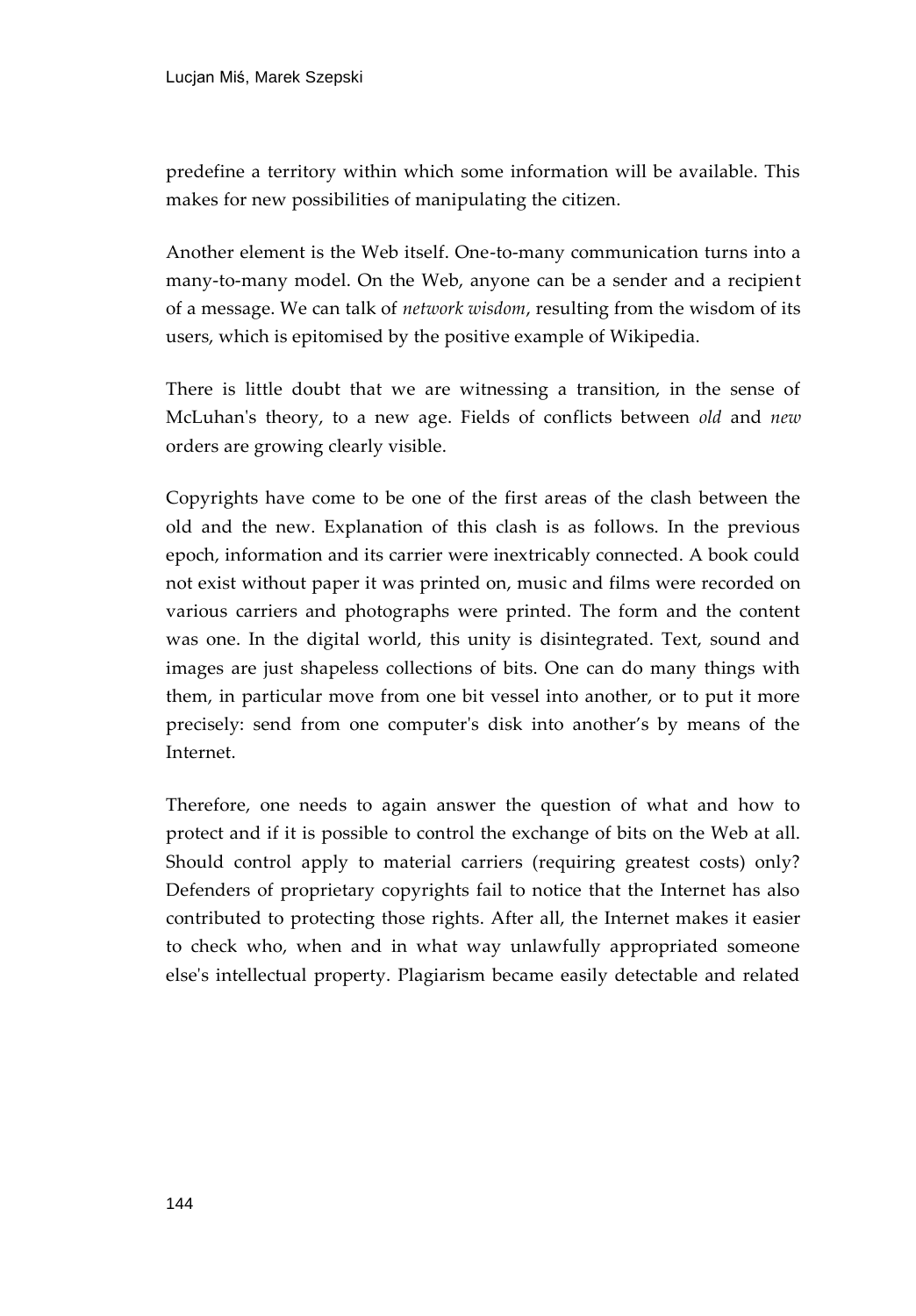scandals have broken out with extreme intensity, bringing about changes in the educational system and authorities of many states<sup>3</sup>.

The freedom of Internet information exchange has provoked similar questions in domains akin to copyrights. According to some, patent protection hampers the world's development. Others (Harvard University being one of the examples here) argue that the access to scientific achievements cannot be restricted and rebel against paying for publishing one's papers in scientific journals and then paying again to access the same publications. An increasingly popular view is that research projects financed from grants, i.e. by the state, are the property of those paying for them, i.e. all citizens, and that results of those projects should be published on the net. The same goes for public information generated in institutions financed from state budget.

This broad movement advocating information freedom will sooner or later result in changes to copyright and, in a broader perspective, intellectual property laws. It usually happens that the new continues to feature some influences and areas of the former order. After all, democratic states continue to have numerous thoroughly undemocratic bodies, many behaviours being based on past authoritarian solutions. Every change meets with resistance and fear of the unfamiliar new. Nevertheless, history shows that changes are inevitable.

Our research demonstrates that there is a lot yet to be changed in making public institutions more socially-oriented and using modern ICTs in the civic service. Our surveys have covered just one of sixteen regions, the Province of Małopolska, one of the most developed regions in social and technological terms. Situations in other regions have been much worse than in Małopolska.

j

<sup>3</sup> Those who stepped down due to plagiarism include the president of Hungary Pal Schmitt (April 2012), the German Minister of Education Annette Schavana (February 2013) and the minister zu Guttenberg (2011). The case of plagiarism related to Romanian Prime Minister Victor Ponta's doctoral dissertation has been yet unconcluded.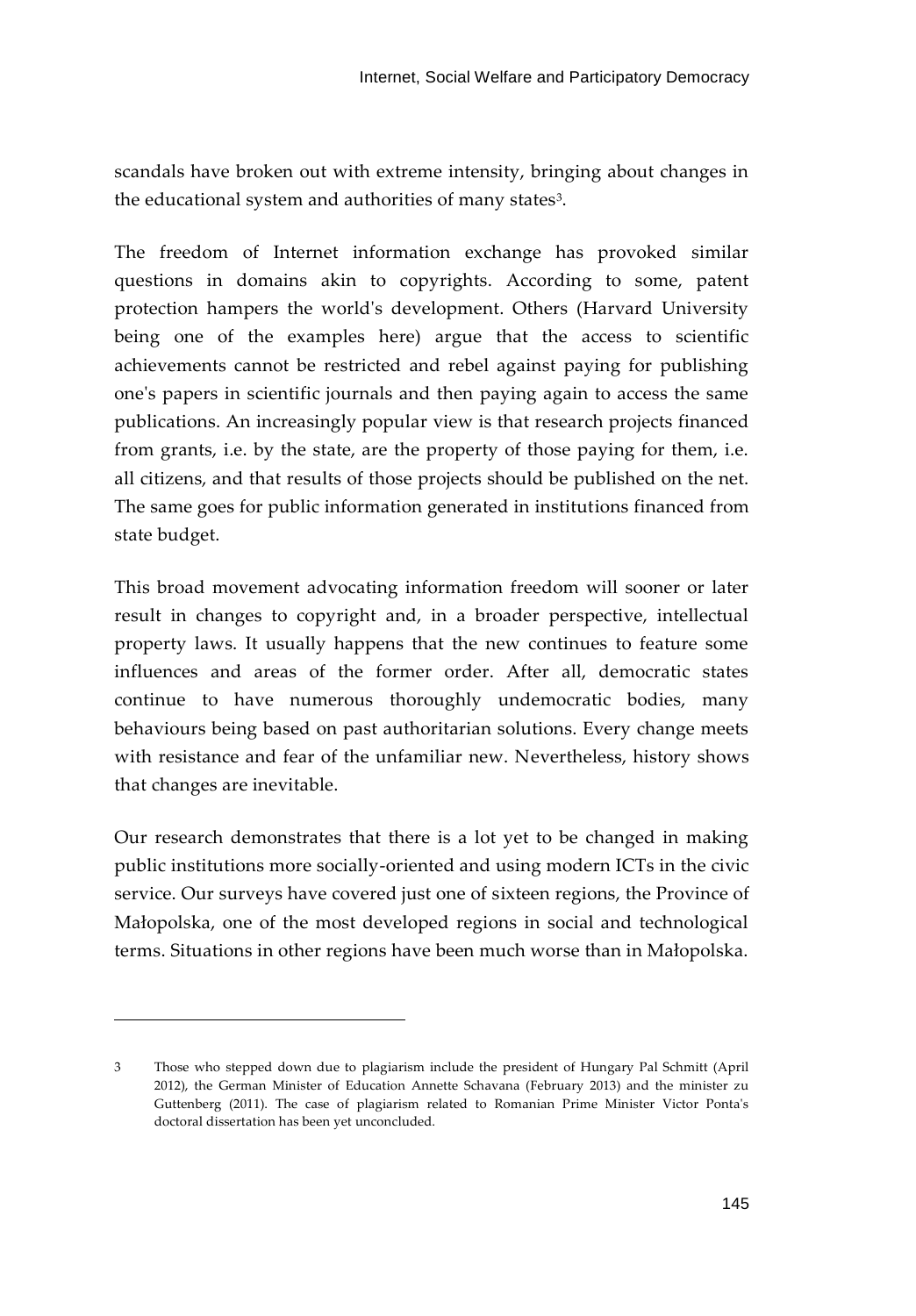Based on the materials gathered, we conclude that the Internet can contribute towards participatory democracy as far as the following conditions are met.

First of all, the centres will systematically and precisely inform citizens of their welfare assistance operations. Secondly, their information will be written in a language adjusted to their customers' education rather than using legal and administrative jargon understandable for university graduates in those fields. Thirdly, almost all centres (rather than a half, as shown in our research) will respond to customers' queries and react to the needs reported by inhabitants. The change will come with renouncing lordly management of the underprivileged individuals in favour of collaboration between the staff of Social Welfare Centres and their communities. Fourthly, the centres are presently focused on providing information and granting financial allowances. This kind of operation will be complemented with provision of information and non-financial services, especially social services. Last but not least, new forms of social work provided via the Internet will be developed to tap into commercial successes of networking portals such as Facebook, MySpace, Google+ as well as Polish Nasza Klasa.